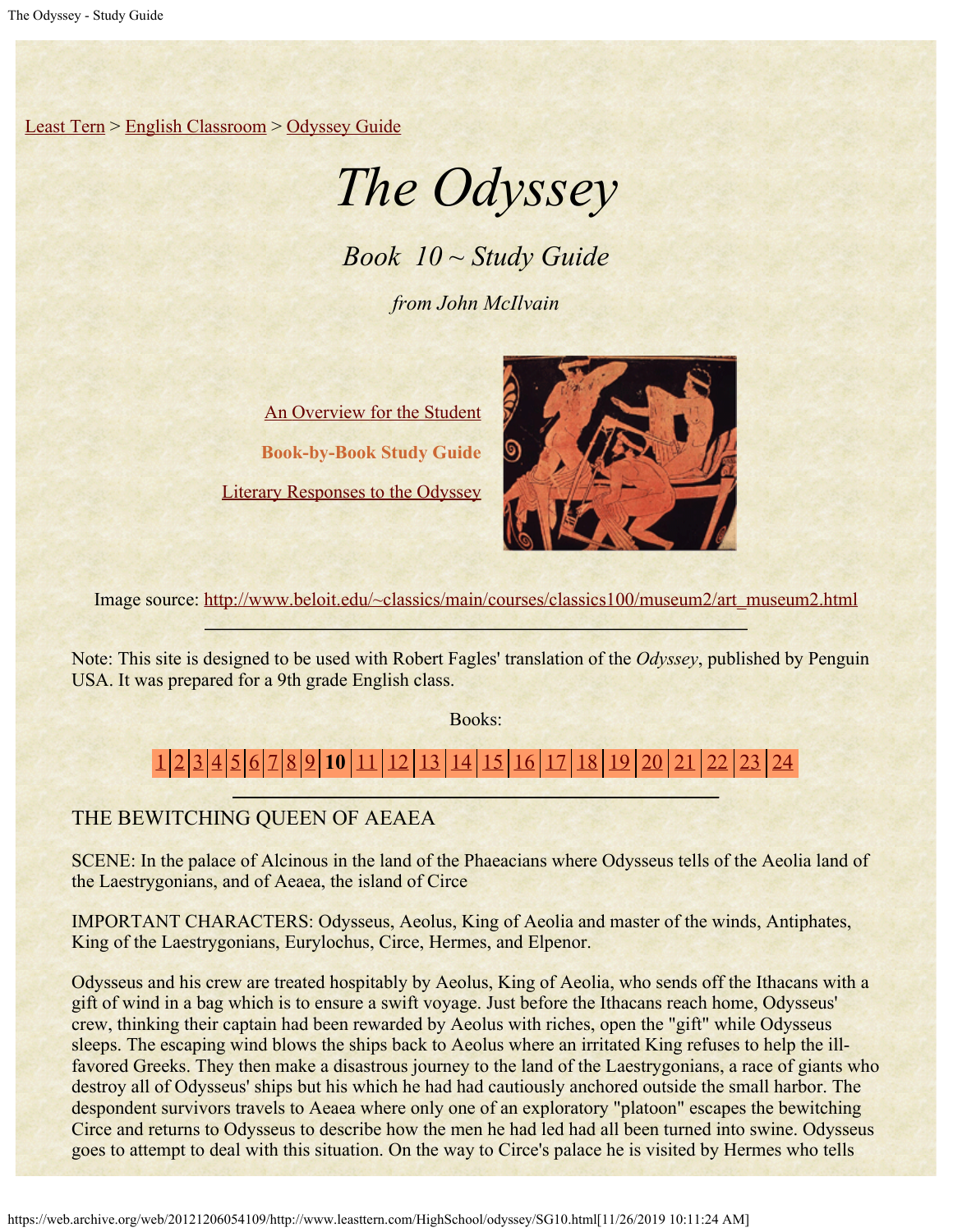him what he needs to do to resist the beautiful witch's spells. Forewarned, Odysseus succeeds in winning his men's freedom and the bed of "the nymph with the lovely braids." All spend a relaxing and somewhat licentious year before Odysseus is told by Circe that he will need to go to the land of the dead to learn his fate.

### PAY ATTENTION TO:

- King Aeolus' gift to Odysseus
- Odysseus's letting his guard down
- Aeolus' belief that Odysseus is not favored by the Gods,
- Aeolus' attitude toward second chances
- Odysseus' caution when he reaches the land of the Laestrygonians,
- Odysseus' caution when he reaches Aeaea,
- Circe's initial reception of Odysseus' men, her witchcraft.
- The role of Hermes
- Odysseus as seducer and seduced.
- The importance of Circe's "word",
- the luxury of the palace, good times,
- Circe's ultimate support and hospitality,
- the need to visit Hades and hear from Tiresias.

#### EPITHETS: Who is...the nymph with the lovely braids

#### QUESTIONS:

- 1. After the attack from the Laestrygonians, how many ships are left out of the original twelve?
- 2. What sort of character is Circe? What craft does she practice that Penelope also practices?
- 3. Why (aside from her magic) is she able to turn Odysseus' men into swine? How do they offend her?
- 4. Into what does Circe transform Odysseus' crew?
- 5. What does Hermes give to Odysseus?
- 6. What makes Odysseus give in to Circe's enticements? Is this typical of him?
- 7. How long does Odysseus stay in Circe's palace?
- 8. Why does he want to leave?
- 9. Where must Odysseus go to learn his way home?

#### QUOTATIONS TO REMEMBER:

They loosed the sack and all the winds burst out and a sudden squall struck up and swept us back to sea, wailing in tears, far from out own native land, (52) "Crawling back like this – It proves the immortals hate you. Out! Get out!" (82) The [the Laestrygonians] speared the crews like fish and whisked them home to make a grisly meal. But while they killed them off in the harbor depths I pulled the sword from beside my hip and (135)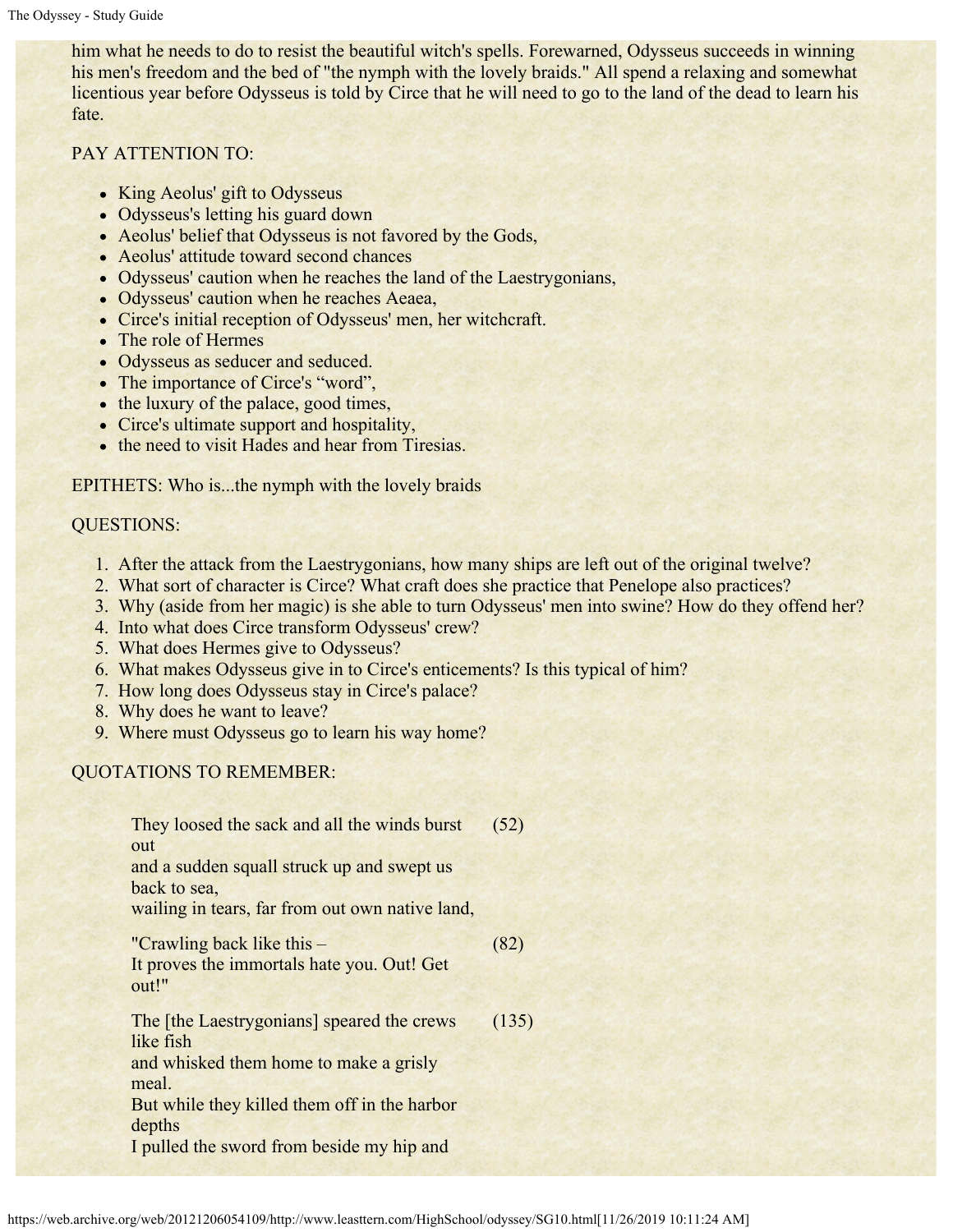hacked away at the ropes that moored the blue-prowed ship of war and shout rapid orders at my shipmates: "Put your backs to the oars – now row or die!" In terror of death they ripped the swells – all as one – and what a joy as we darted out toward open sea, clear of those beetling cliffs. . . my ship alone. I was well on my way down, nearing our ship when a god took pity on me wandering all alone; he sent me a big stag with high branching antlers, right across my path – the suns heat forced him down from the forest range to drink at the river's banks – just bounding out of the timber when I hit him square in the backbone, halfway down the spine and my bronze spear went punching clean through – he dropped in the dust, groaning, gasping his last breath. (171) Deep in the wooded glens they came to Circe's palace built of dressed stone on a cleared rise of land. Mountain wolves and lions were roaming round the grounds she'd [Circe] bewitched them herself, she gave them magic drugs. But they wouldn't attack my men; they just came pawing up around them, pawing, swishing their long tails – ... they [the men] paused at her door, the nymph with lovely braids, Circe – and deep inside they heard her singing, lifting her spell-binding voice as she glided back and forth on her great immortal loom, her enchanting web a shimmering glory only goddesses can weave. (229) Only Eurylochus stayed behind – he sensed a trap. . . (256) Once they'd drained the bowls she'd filled, suddenly (261)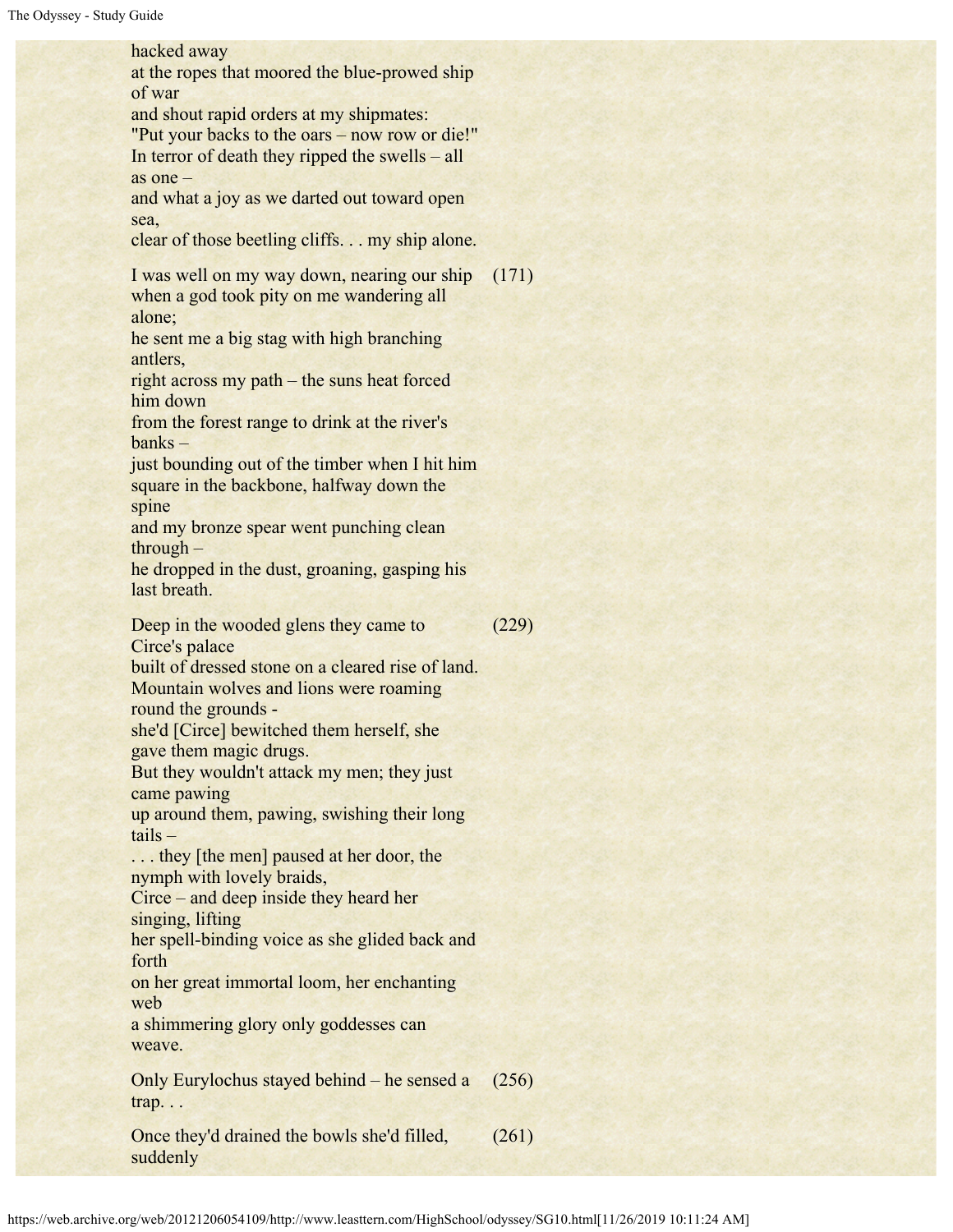| she struck with her wand, drove them into her<br>pigsties,<br>all of them bristling into wine – with grunts<br>snouts, even their bodies, yes, and only<br>the men's minds stayed steadfast as before.<br>So off they went to their pens, sobbing,<br>squealing                                                                                 |       |
|-------------------------------------------------------------------------------------------------------------------------------------------------------------------------------------------------------------------------------------------------------------------------------------------------------------------------------------------------|-------|
| "Eurylochus, stay right here,<br>eating, drinking, safe by the black ship.<br>I must be off. Necessity drives me on."                                                                                                                                                                                                                           | (299) |
| Hermes god of the golden wand<br>crossed my path<br>"have you come to set them free?<br>Well I warn you. You won't get home<br>yourself<br>But wait, I can save you, free you from that<br>great danger.<br>Look here is a potent drug<br>Now here is your plan of action, step by step.<br>The moment Circe strikes with her long thin<br>want | (305) |
| you draw your sharp sword sheathed at your<br>hip<br>and rush her fact as thought to run the<br>through!<br>She'll cower in fear and coax you toward her<br>$bed -$                                                                                                                                                                             |       |
| but don't refuse the goddess' bed, not then<br>But have her swear the binding oath of the<br>blessed gods<br>she'll never plot some new intrigue to harm<br>you<br>once you lay there naked -                                                                                                                                                   |       |
| never unman you, strip away your courage!"<br>"Mount your bed? Not for all                                                                                                                                                                                                                                                                      | (380) |
| the world. Not<br>until you consent to swear, goddess, a binding<br>oath<br>you'll never plot some new intrigue to harm<br>me!"                                                                                                                                                                                                                 |       |
| Straightaway<br>she began to swear the oath<br>and when she's finished<br>then at last, I mounted Circe's gorgeous bed."                                                                                                                                                                                                                        |       |
| "If you, you really want me to<br>eat and drink<br>set them free – all my comrades –<br>let me feast my eyes."                                                                                                                                                                                                                                  | (426) |
| So she enticed<br>and won our battle hardened spirits over.<br>And there we sat, at ease,<br>day in, day out, till a year had run its course,<br>feasting on sides of meat and drafts of heady<br>wine<br>But then, when the year was through                                                                                                   | (513) |
|                                                                                                                                                                                                                                                                                                                                                 |       |